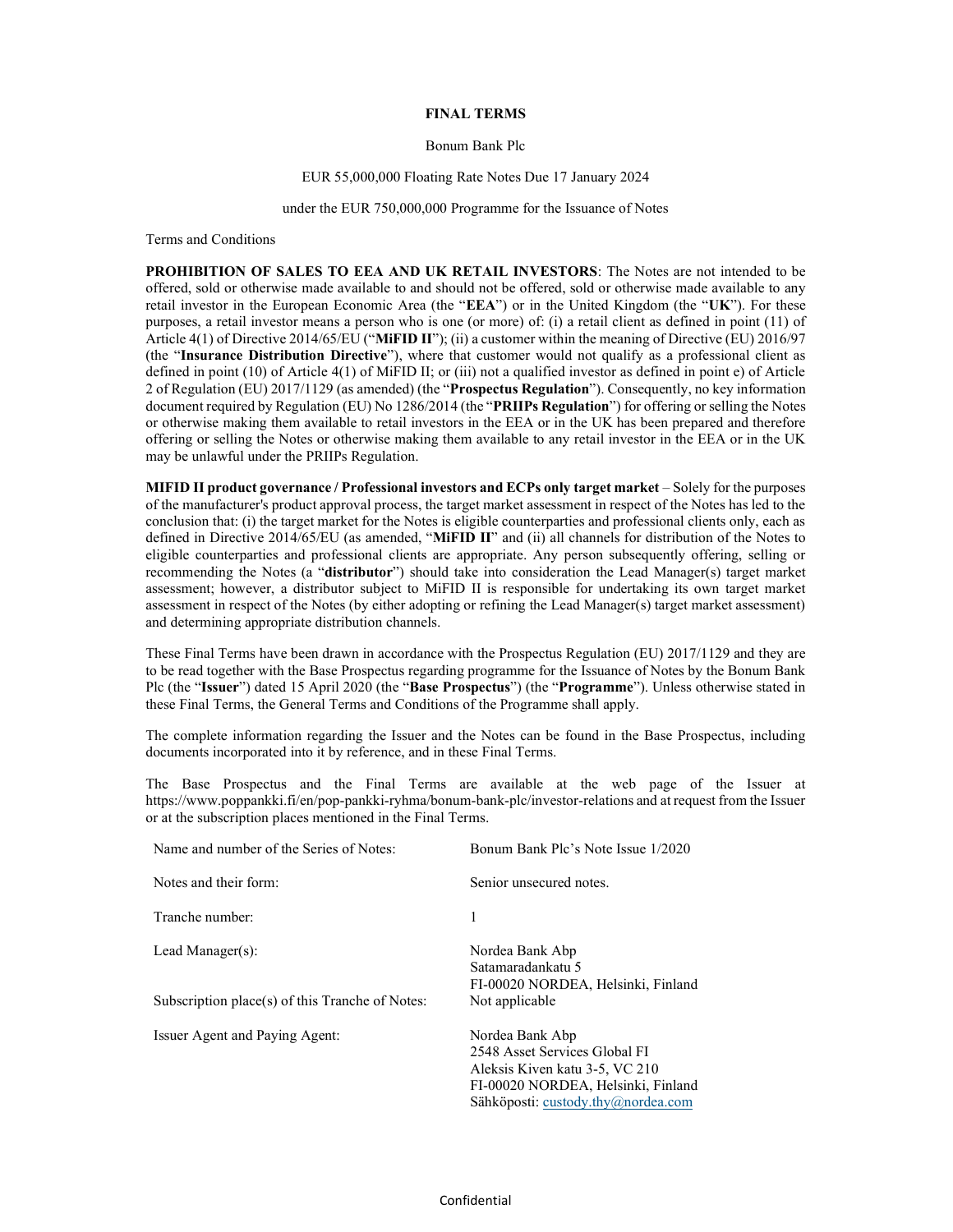| place/other parties taking part in the issue:                  | Interests of the Lead Manager(s)/other subscription The customary sector connected commercial interest                                                                                                                                                                                                          |
|----------------------------------------------------------------|-----------------------------------------------------------------------------------------------------------------------------------------------------------------------------------------------------------------------------------------------------------------------------------------------------------------|
| Principal and currency of the Notes:                           | EUR 55,000,000.                                                                                                                                                                                                                                                                                                 |
| Number of book-entry units:                                    | 550                                                                                                                                                                                                                                                                                                             |
| Priority of the Notes:                                         | The<br>constitute<br>direct,<br><b>Notes</b><br>unconditional,<br>unsubordinated and unsecured obligations of the<br>Issuer and rank pari passu among themselves and<br>(save for certain obligations required to be preferred<br>by law) equally with all other senior unsecured<br>obligations of the Issuer. |
| Form of the Notes:                                             | Book-entry securities of Euroclear Finland's Infinity<br>book-entry security system                                                                                                                                                                                                                             |
| Denomination of book-entry unit:                               | EUR 100,000                                                                                                                                                                                                                                                                                                     |
| The minimum amount of Notes to be offered for<br>subscription: | EUR 100,000                                                                                                                                                                                                                                                                                                     |
| Subscription fee:                                              | The Lead Manager(s) do not charge the costs related<br>to issuing the Notes from the Noteholders                                                                                                                                                                                                                |
| Payment of subscription:                                       | Subscriptions shall be paid for as instructed in<br>connection with the subscription                                                                                                                                                                                                                            |
| Issue date:                                                    | 3 June 2020                                                                                                                                                                                                                                                                                                     |
| Issue price:                                                   | The issue price is fixed: 100 per cent                                                                                                                                                                                                                                                                          |
| Amount and manner of redemption:                               | The nominal amount of principal of the Note                                                                                                                                                                                                                                                                     |
|                                                                | The Notes will be repaid in one instalment on the<br>Maturity Date.                                                                                                                                                                                                                                             |
| Maturity Date:                                                 | 17 January 2024                                                                                                                                                                                                                                                                                                 |
| Interest:                                                      | Condition 8.2 (Floating reference interest rate):                                                                                                                                                                                                                                                               |
|                                                                | EURIBOR of 12 months.                                                                                                                                                                                                                                                                                           |
|                                                                | In respect of the short initial interest period from the<br>Issue date to 17 January 2021, linear interpolation of<br>6 month EURIBOR and 12 month EURIBOR to be<br>applied.                                                                                                                                    |
|                                                                | Margin 1.20 per cent per annum                                                                                                                                                                                                                                                                                  |
|                                                                | Interest payment date(s): 17 January each year<br>commencing on 17 January 2021 until the Maturity<br>Date.                                                                                                                                                                                                     |
| Day Count Fraction                                             | Actual/360                                                                                                                                                                                                                                                                                                      |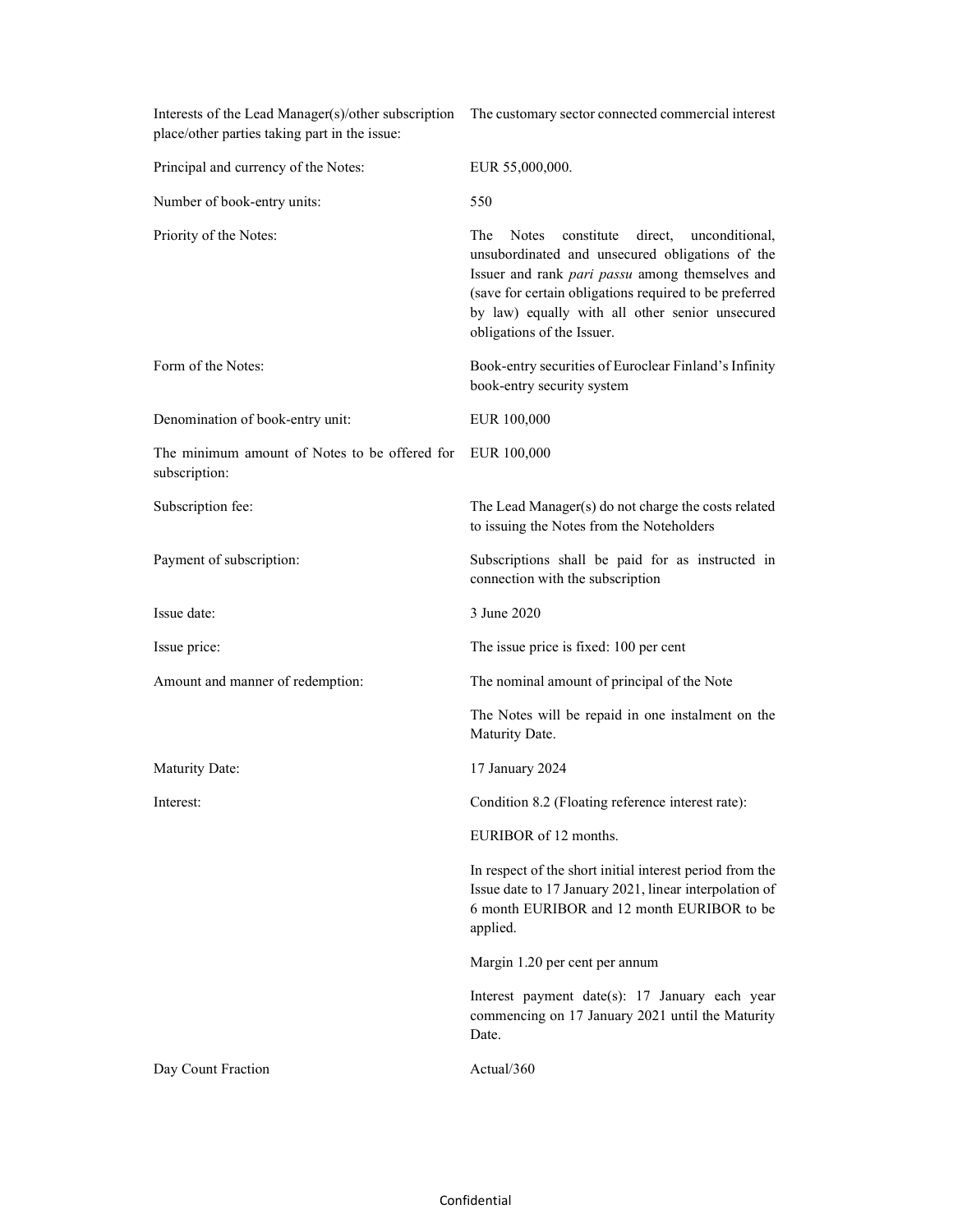| Minimum/maximum amount of interest: | Applicable. Minimum amount of interest is 0 per<br>cent per annum.                                                                                                                                                                                                                                                                 |
|-------------------------------------|------------------------------------------------------------------------------------------------------------------------------------------------------------------------------------------------------------------------------------------------------------------------------------------------------------------------------------|
| Business day convention:            | Modified Following, Adjusted                                                                                                                                                                                                                                                                                                       |
| Business day:                       | a day on which Helsinki and TARGET2 is operating.                                                                                                                                                                                                                                                                                  |
| Delivery of book-entry securities:  | The time when the book-entry securities are<br>recorded in the book-entry security accounts<br>specified by the subscribers is estimated to be 3 June<br>2020.                                                                                                                                                                     |
| Relevant benchmarks                 | EURIBOR is provided by the European Money<br>Markets Institute. As at the date hereof, European<br>Money Markets Institute appears in the register of<br>administrators and benchmarks established and<br>maintained by ESMA pursuant to Article 36<br>(Register of administrators and benchmarks) of the<br>Benchmark Regulation. |
| ISIN code of the Series of Notes:   | FI4000440292                                                                                                                                                                                                                                                                                                                       |